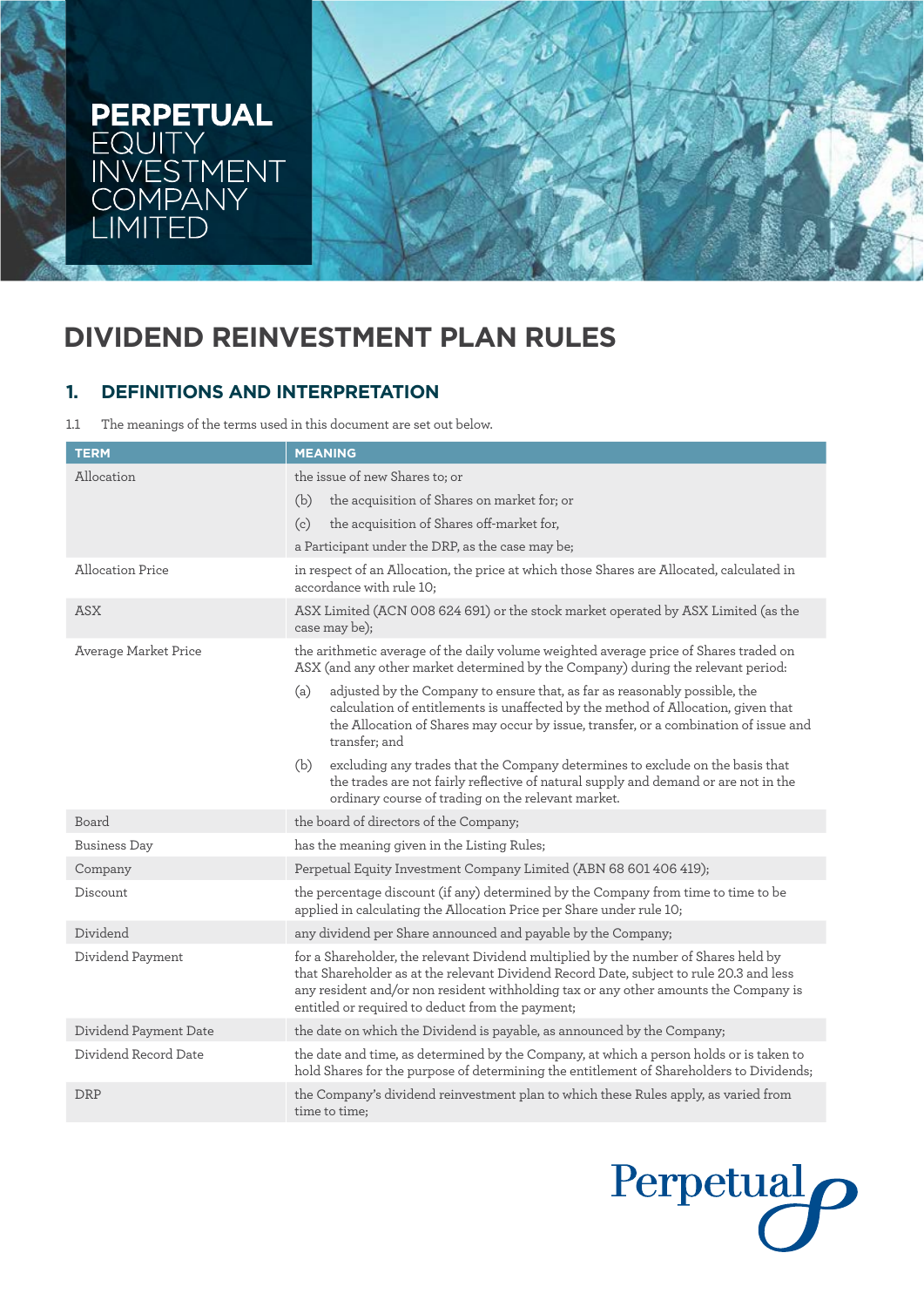| <b>TERM</b>                   | <b>MEANING</b>                                                                                                                                                                                                                             |
|-------------------------------|--------------------------------------------------------------------------------------------------------------------------------------------------------------------------------------------------------------------------------------------|
| Eligible Shareholder          | has the meaning given in rule 3;                                                                                                                                                                                                           |
| Full Participation            | has the meaning given in rule 6.2;                                                                                                                                                                                                         |
| Listing Rules                 | the listing rules of ASX and any other rules of ASX which are applicable while the<br>Company is admitted to the official list of ASX, except to the extent of any waiver by ASX;                                                          |
| Maximum Participating Holding | the number of Shares (if any) determined by the Company from time to time under rule<br>8.2;                                                                                                                                               |
| Minimum Participating Holding | the number of Shares (if any) determined by the Company from time to time under rule<br>8.1;                                                                                                                                               |
| Partial Participation         | has the meaning given in rule 6.3;                                                                                                                                                                                                         |
| Participating Shares          | Shares which a Participant has validly elected for participation in the DRP or which are<br>otherwise taken under these Rules to participate in the DRP;                                                                                   |
| Participant                   | a Shareholder some or all of whose Shares are Participating Shares;                                                                                                                                                                        |
| Participation Notice          | a form, whether written or electronic, used to apply for, vary or terminate participation in<br>the DRP, as approved by the Company from time to time;                                                                                     |
| Pricing Period                | in respect of a Dividend, the period determined by the Company, being a period of not<br>less than 5 Trading Days (commencing before or after the relevant Dividend Record Date,<br>as determined by the Company);                         |
| Requirements                  | the Corporations Act 2001 (Cth), the ASX Listing Rules and the operating rules of ASX;                                                                                                                                                     |
| Rules                         | these rules of the DRP as varied from time to time;                                                                                                                                                                                        |
| Share                         | a fully paid ordinary share in the capital of the Company;                                                                                                                                                                                 |
| Shareholder                   | a registered holder of Shares at a relevant Dividend Record Date;                                                                                                                                                                          |
| Share Registry                | the share registry which maintains the Company's share register;                                                                                                                                                                           |
| <b>Trading Day</b>            | a full day on which Shares are quoted, and not suspended from quotation or made subject<br>to a trading halt on ASX, provided that a day on which ASX is closed or on which trading<br>on ASX is suspended generally is not a Trading Day. |

- 1.2 In these Rules headings are for convenience only and do not affect interpretation and unless the context requires otherwise:
	- (a) words importing the singular include the plural and vice versa;
	- (b) words importing a gender include any gender;
	- (c) other parts of speech and grammatical forms of a word or phrase defined have a corresponding meaning;
	- (d) any reference in these Rules to any enactment, part of an enactment or the Listing Rules includes a reference to that enactment, part or those Listing Rules as from time to time amended, consolidated, reenacted or replaced and, in the case of an enactment, all regulations and statutory instruments issued under it;
	- (e) a reference to a body, whether statutory or not:
		- (1) which ceases to exist; or
			- (2) whose powers or functions are transferred to another body, is a reference to the body which replaces it or which substantially succeeds to its powers or functions;
	- (f) a reference to a document includes all amendments or supplements to, or replacements or novations of, that document;
	- (g) a reference to dollars or \$ is to Australian currency;
	- (h) unless otherwise determined by the Company or specified below, a reference to a price is to the relevant dollar amount rounded to 4 decimal places; and
	- (i) all references to time are to Sydney time.

## **2. COMMENCEMENT OF THE DRP**

2.1 The DRP and these Rules will commence operation on such date as the Company in its sole discretion determines.

#### **3. ELIGIBILITY TO PARTICIPATE**

- 3.1 The Company may from time to time invite Shareholders to participate in the DRP.
- 3.2 Participation in the DRP is subject to these Rules.
- 3.3 Participation in the DRP by Eligible Shareholders:
	- (a) is optional and voluntary;
	- (b) is not transferable; and
	- (c) may be varied or terminated at any time in accordance with rule 14.
- 3.4 Subject to rules 3.5 and 3.6, an Eligible Shareholder is, in respect of a particular Dividend Record Date, a person who, at that Dividend Record Date, was recorded in the Company's share register as a registered holder of at least the Minimum Participating Holding (if any) and whose address in the Company's share register at the relevant Dividend Record Date:
	- (a) is in Australia or New Zealand; or
	- (b) is in a jurisdiction in which the Company is satisfied that the offer and issue or transfer of Shares under the DRP is lawful and practicable, provided that the Board may determine that a Shareholder, or a class of Shareholders, are not Eligible Shareholders if they are, or hold Shares on behalf of other persons who are, resident outside the jurisdictions mentioned in paragraphs (a) and (b) above.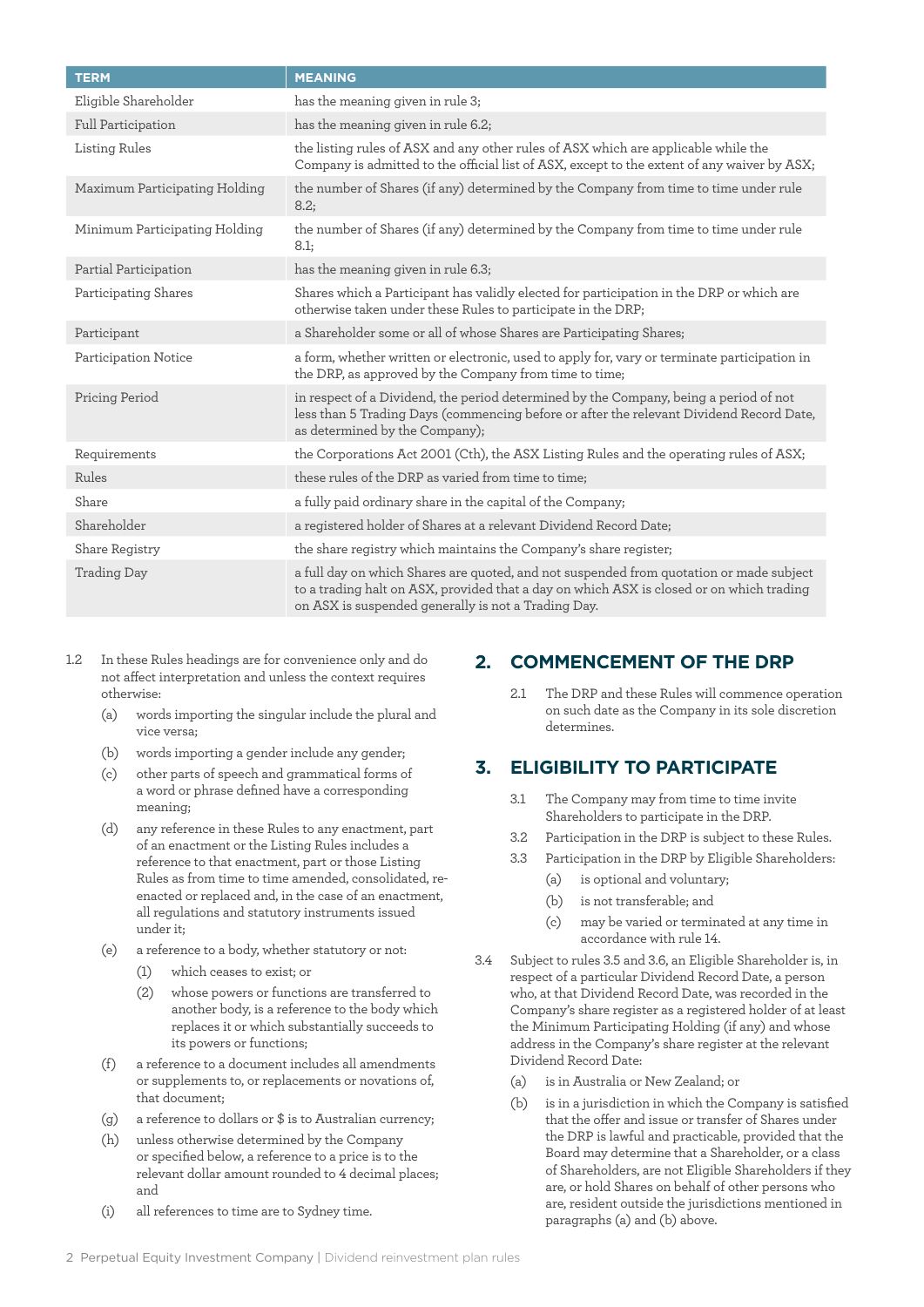- 3.5 The Board is entitled to make a final determination as to whether or not any particular Shareholder is an Eligible Shareholder for the purposes of these Rules, and to change any such determination, as and when it sees fit. In making this determination, the Board may consider, among other things, whether such participation would or may be impracticable, impossible or illegal and any actual or anticipated inconvenience or expense in allowing, or investigating the possibility of allowing, such participation.
- 3.6 The Board has the discretion to refuse to accept any person's Shares for participation in the DRP and to suspend or withdraw any person's Shares from participation (including declining to issue or transfer or reducing the issue or transfer of Shares under the DRP to a Participant) if the Company considers that the participation of those Shares might:
	- (a) breach any law of Australia including the Corporations Act, the Listing Rules or the constitution of the Company; or
	- (b) otherwise prejudice the effective operation of the DRP.

#### **4. MULTIPLE HOLDINGS**

- 4.1 Where an Eligible Shareholder has more than one holding of Shares:
	- (a) each holding will be treated as separate for the purposes of the DRP, such that a separate Participation Notice must be lodged with respect to each separate holding that is to participate; and
	- (b) these Rules will apply as if each such holding were held by a separate Participant, unless the Board determines otherwise.
- 4.2 If Shares are jointly held by two or more Eligible Shareholders, all joint holders of such Shares must sign a single Participation Notice for it to be valid. If one or more of the joint holders of the Shares is not an Eligible Shareholder, none of the joint holders can apply to participate in the DRP with respect to the Shares jointly held.

#### **5. APPLICATION TO PARTICIPATE**

- 5.1 Application to participate in the DRP must be made by submitting a Participation Notice in accordance with rule 18 and any instructions provided with the Participation Notice. An Eligible Shareholder's participation in the DRP will take effect in accordance with rule 18.2.
- 5.2 A Participation Notice validly submitted or otherwise accepted by the Company remains in effect until:
	- (a) the Participant varies or terminates participation in the DRP under these Rules;
	- (b) the Company terminates the DRP under rule 15; or
	- (c) the Participant ceases to be an Eligible Shareholder under rule 3.4, in which case the Participation Notice will become effective again if and at such time as the Shareholder recommences to be an Eligible Shareholder.

## **6. EXTENT OF PARTICIPATION**

- 6.1 Participation may be either full or partial. A Participation Notice must specify whether the Shareholder has elected Full Participation or Partial Participation, and if Partial Participation is elected, the Participation Notice must clearly specify the number of Shares that are to be Participating Shares.
- 6.2 Full Participation means that all Shares registered in the Participant's name from time to time (subject to the Maximum Participating Holding (if any)) are Participating Shares. Where a Shareholder has elected Full Participation, all Shares subsequently acquired and held by that Participant (whether under the DRP or otherwise) will be Participating Shares, subject to:
	- (a) the Requirements;
	- (b) any later Participation Notice submitted by that Participant; and
	- (c) the Maximum Participating Holding (if any).
- 6.3 Partial Participation means that only the number of Shares specified as participating in the Participation Notice by the Shareholder are Participating Shares (subject to the Maximum Participating Holding (if any)). However, if at the relevant Dividend Record Date the number of Shares held by the Participant is less than the specified number of Shares, the DRP applies to the lesser number of Shares (and the Participant is deemed to have lodged a Participation Notice to this effect). This means that, where a Shareholder has elected Partial Participation, Shares in excess of the number specified as participating that are subsequently acquired by that Shareholder (whether under the DRP or otherwise), will not participate in the DRP unless that Shareholder submits a further Participation Notice in accordance with rule 13.
- 6.4 If a Participation Notice does not, in the opinion of the Company, clearly indicate the level of participation in the DRP, it will be deemed to be an application for Full Participation.

#### **7. MINIMUM PARTICIPATING HOLDING AND MAXIMUM PARTICIPATING HOLDING**

- 7.1 The Company may determine a minimum permitted number of Participating Shares per Participant (whether in respect of a particular Dividend or Dividends generally) from time to time by notification on the Company's website and by notice to ASX.
- 7.2 The Company may determine a maximum permitted number of Participating Shares per Participant (whether in respect of a particular Dividend or Dividends generally) from time to time by notification on the Company's website and by notice to ASX.
- 7.3 To the extent that a Participation Notice has specified a number of Participating Shares in excess of the prevailing Maximum Participating Holding (including an election of Full Participation where the number of Participating Shares would otherwise exceed that limit), for so long as the Maximum Participating Holding applies:
	- (a) the number of Participating Shares for that Participant for the purposes of these Rules is deemed to be the Maximum Participating Holding; and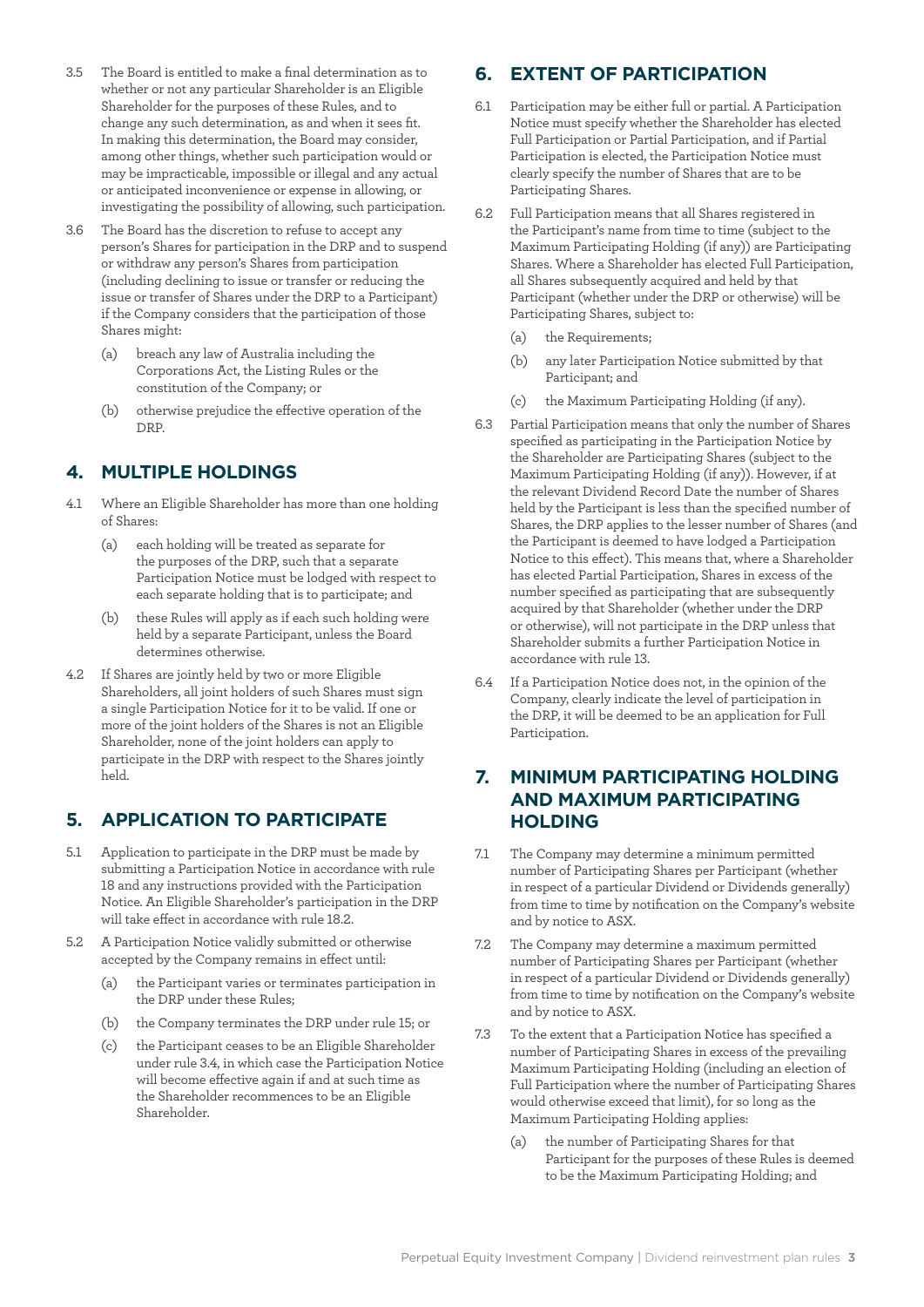- (b) any Shares specified in the Participation Notice as Participating Shares in excess of the Maximum Participating Holding are deemed not to be Participating Shares, and any Dividend payable in respect of them will be paid by the Company in accordance with its usual arrangements for the payment of Dividends.
- 7.4 To the extent that a Participation Notice has specified a number of Participating Shares less than a prevailing Minimum Participating Holding (including an election of Full Participation where the number of Participating Shares would otherwise be less than that limit), for so long as the Minimum Participating Holding applies:
	- the number of Participating Shares for that Participant for the purposes of these Rules is deemed to be zero; and
	- any Shares specified in the Participation Notice as Participating Shares are deemed not to be Participating Shares, and any Dividend payable in respect of them will be paid by the Company in accordance with its usual arrangements for the payment of Dividends.

#### **8. REINVESTMENT OF DIVIDENDS AND RESIDUAL BALANCES**

- 8.1 Each Dividend Payment payable to a Participant in respect of Participating Shares will be applied by the Company on the Participant's behalf in acquiring additional Shares by issue or transfer in accordance with these Rules.
- 8.2 The Company will establish and maintain a DRP account for each Participant. In respect of each Dividend payable to a Participant, the Company will:
	- (a) determine the Dividend Payment in respect of that Participant's Participating Shares;
	- (b) credit the amount in rule 8.2 (a) to the Participant's DRP account, and that payment constitutes payment of the Dividend on the Participant's Participating Shares;
	- (c) determine the maximum whole number of additional Shares which may be acquired under the DRP at the Allocation Price by dividing the amount in the Participant's DRP account by the Allocation Price and rounding that number down to the nearest whole number;
	- (d) on behalf of and in the name of the Participant, subscribe for or purchase the number of Shares determined under rule 8.2 (c) and debit the Participant's DRP account with the total of the price for the Allocated Shares; and
	- (e) retain in the Participant's DRP account, without interest and on the terms set out in these Rules, any cash balance remaining (rounded down to the nearest cent) unless and until the cash balance is applied in accordance with these Rules.
- 8.3 Subject to rule 8.4, any residual balance in a Participant's DRP account will be aggregated with any further Dividend Payment credited to the DRP account.
- 8.4 Where:
	- (a) the DRP is suspended or terminated by the Company pursuant to these Rules; or
	- (b) the Participant ceases to participate in the DRP for whatever reason, any positive residual balance in the Participant's DRP account at that time will be forfeited by the Participant and retained by the Company.

#### **9. PRICE OF SHARES**

- 9.1 Shares are Allocated under the DRP at the Allocation Price, which is the Average Market Price of Shares during the Pricing Period, less the Discount (if any) determined by the Company, from time to time, rounded to 2 decimal places or in any other manner determined by the Company. The determination by the Company of the Allocation Price is binding on all Participants.
- 9.2 The Average Market Price must be calculated by the Company or another suitable person nominated by the Company, by reference to information the Company approves for that purpose from time to time.
- 9.3 A Discount (if any) or Pricing Period may be different from one Dividend to the next, and either may be determined or varied by announcement on the Company's website and to ASX at any time.

#### **10. ALLOCATION OF SHARES**

- 10.1 The Company may, in its discretion, either:
	- (a) issue new Shares; or
	- (b) cause existing Shares to be acquired on market for transfer to Participants; or
	- (c) cause existing Shares to be acquired off-market for transfer to Participants; or
	- (d) undertake any combination of the options above,
	- (e) to satisfy the Company's obligations under these Rules.
- 10.2 If the Company decides to cause the transfer of Shares to Participants, those Shares may be acquired in such manner as the Company considers appropriate.
- 10.3 All Shares newly issued under the DRP will, from the date of Allocation, rank equally in all respects with existing Shares unless the Company determines that they are not to participate in either or both of:
	- (a) the next Dividend paid; and
	- (b) any offer of Shares open when the Shares are issued under the DRP.
- 10.4 Shares will be Allocated within the time required by ASX.
- 10.5 Shares Allocated pursuant to the DRP will be registered on the share register on which the Participant already holds Shares or if the Participant holds Shares on more than one share register, on the share register which the Company determines.
- 10.6 Where the Shares Allocated pursuant to the DRP are not quoted on ASX at the time the Allocation is effected, the Company will apply (or procure the application) for quotation of those Shares on ASX within the time required by the Listing Rules.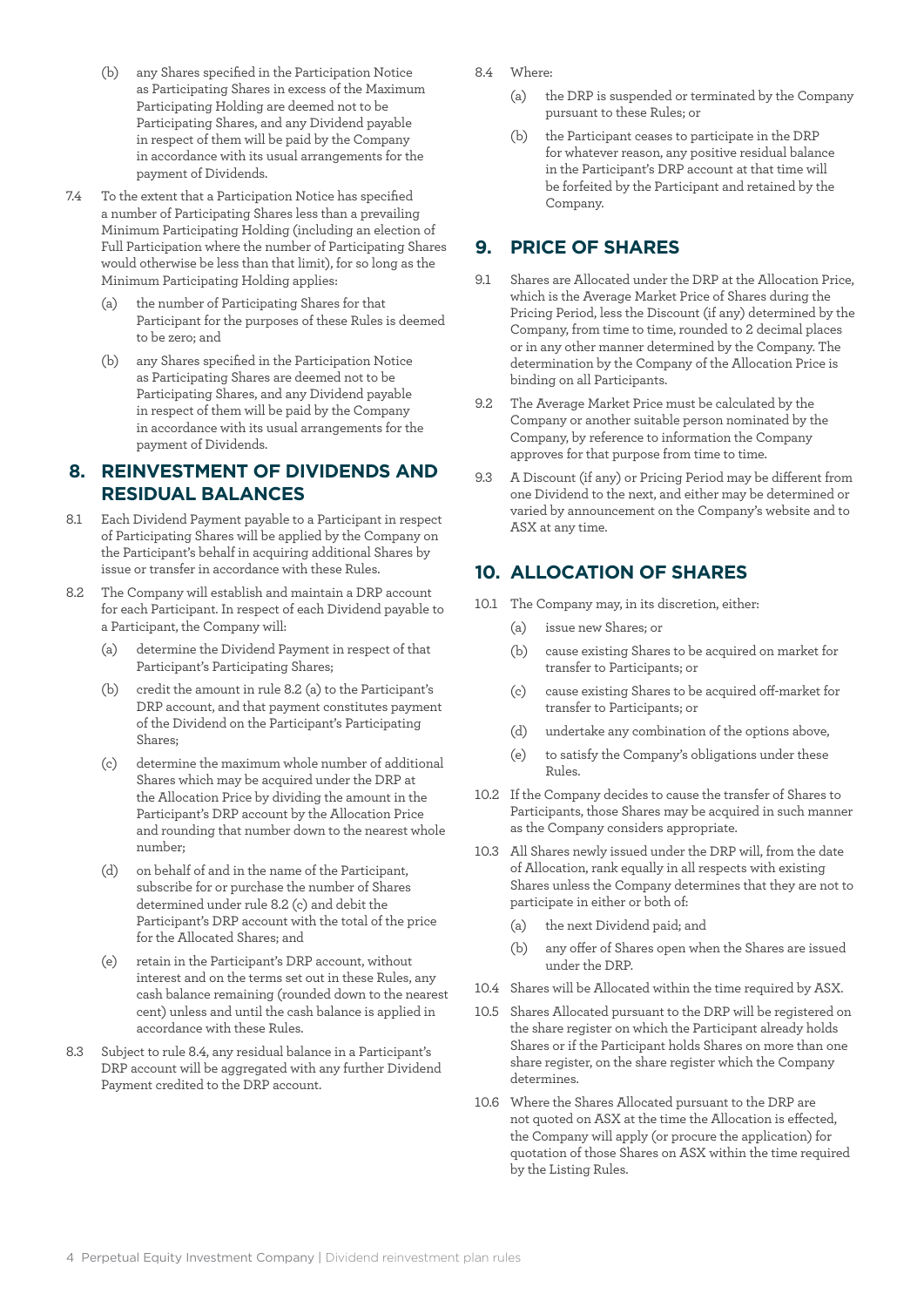## **11. DRP STATEMENTS**

- 11.1 On, or as soon as practicable after, each Dividend Payment Date, the Company must forward to each Participant a statement detailing:
	- (a) the number of the Participant's Participating Shares as at the relevant Dividend Record Date;
	- (b) the amount of the relevant Dividend Payment in respect of the Participant's Participating Shares (including any amounts deducted from the Dividend payable);
	- (c) the amount (if any) in the Participant's DRP account immediately prior to the payment of the relevant Dividend;
	- (d) the number of Shares Allocated to the Participant under these Rules and the date of Allocation of those Shares;
	- (e) the cash balance (if any) retained in the Participant's DRP account after deduction of the amount payable on Allocation of the additional Shares;
	- (f) the Participant's total holding of Shares after Allocation;
	- (g) the Allocation Price of each Share Allocated to the Participant;
	- (h) the franked amount (if any) of the Dividend Payment and the franking credit (if any) attached to the Dividend; and
	- (i) any other matters required by law to be included.

#### **12. THE EFFECT OF APPLYING FOR PARTICIPATION**

- 12.1 By applying to participate in the DRP, the applicant:
	- (a) warrants to the Company that it is an Eligible Shareholder;
	- (b) acknowledges that Dividends reinvested under the DRP will be assessable for applicable income tax in the same way as cash Dividends;
	- (c) authorises the Company (and its officers or agents) to correct any error in, or omission from, any other notice or application contemplated by rule 18 (including, but not limited to, a Participation Notice);
	- (d) acknowledges that the Company may at any time irrevocably determine that the applicant's Participation Notice is valid, in accordance with these Rules, even if the Participation Notice is incomplete, contains errors or is otherwise defective;
	- acknowledges that the Company may reject any Participation Notice;
	- (f) consents to the establishment of a DRP account on its behalf;
	- (g) consents to any entitlement to a fraction of a Share produced by the calculation in rule 9.2 being dealt with in accordance with rule 8;
	- (h) consents to any residual balance in the DRP account maintained on its behalf being dealt with in accordance with rule 8;
- (i) agrees to the appointment of the Company, or a nominee (including a broker or the Share Registry) appointed by the Company, as the Participant's agent to acquire Shares either on or off-market where the Company decides to Allocate Shares to Participants by acquiring existing Shares in accordance with rule 10 (and for the avoidance of doubt, the applicant agrees to the Company or its nominee taking all steps necessary to register the Shares in the applicant's name, including the execution of any share transfers required):
- (j) acknowledges that the Company may, in its absolute discretion, arrange for the DRP to be fully or partially underwritten in respect of any one or more Dividends with one or more underwriters;
- (k) acknowledges that neither the Company nor the Share Registry has provided the applicant with investment advice, financial product advice or any securities recommendation concerning its decision to apply to participate in the DRP and that neither has any obligation to provide any such advice or recommendation; and
- (l) unconditionally agrees to the Rules and agrees not to do any act or thing which would be contrary to the spirit, intention or purpose of the DRP or the Rules, in each case, at all times until termination of the DRP or the cessation of the Participant's participation in the DRP.

## **13. VARIATION OR TERMINATION OF PARTICIPATION**

- 13.1 A Participant may at any time give notice to the Company via the Share Registry using the Participation Notice:
	- (a) increasing or decreasing the number of Shares participating in the DRP; or
	- (b) terminating participation in the DRP.

The alteration or termination takes effect in accordance with rule 18.

If a Participant increases its level of participation to Full Participation, rule 6.2 applies.

- 13.2 If a Participant decreases its level of participation or increases its level of participation to a level below Full Participation, rule 6.3 applies.
- 13.3 If a Participant dies, participation in the DRP terminates upon receipt by the Company of written notice of the death. If a Participant is declared bankrupt or is woundup, participation in the DRP terminates upon receipt by the Company of a notification of bankruptcy or windingup from the Participant or the Participant's trustee in bankruptcy or liquidator, as the case may be. The death, bankruptcy or winding-up of one or more joint holders does not automatically terminate participation provided the remaining holder or all remaining joint holders are Eligible Shareholders.
- 13.4 Upon termination of participation by a Participant, the Share Registry will forward to the Participant, a confirmation of the termination of DRP participation.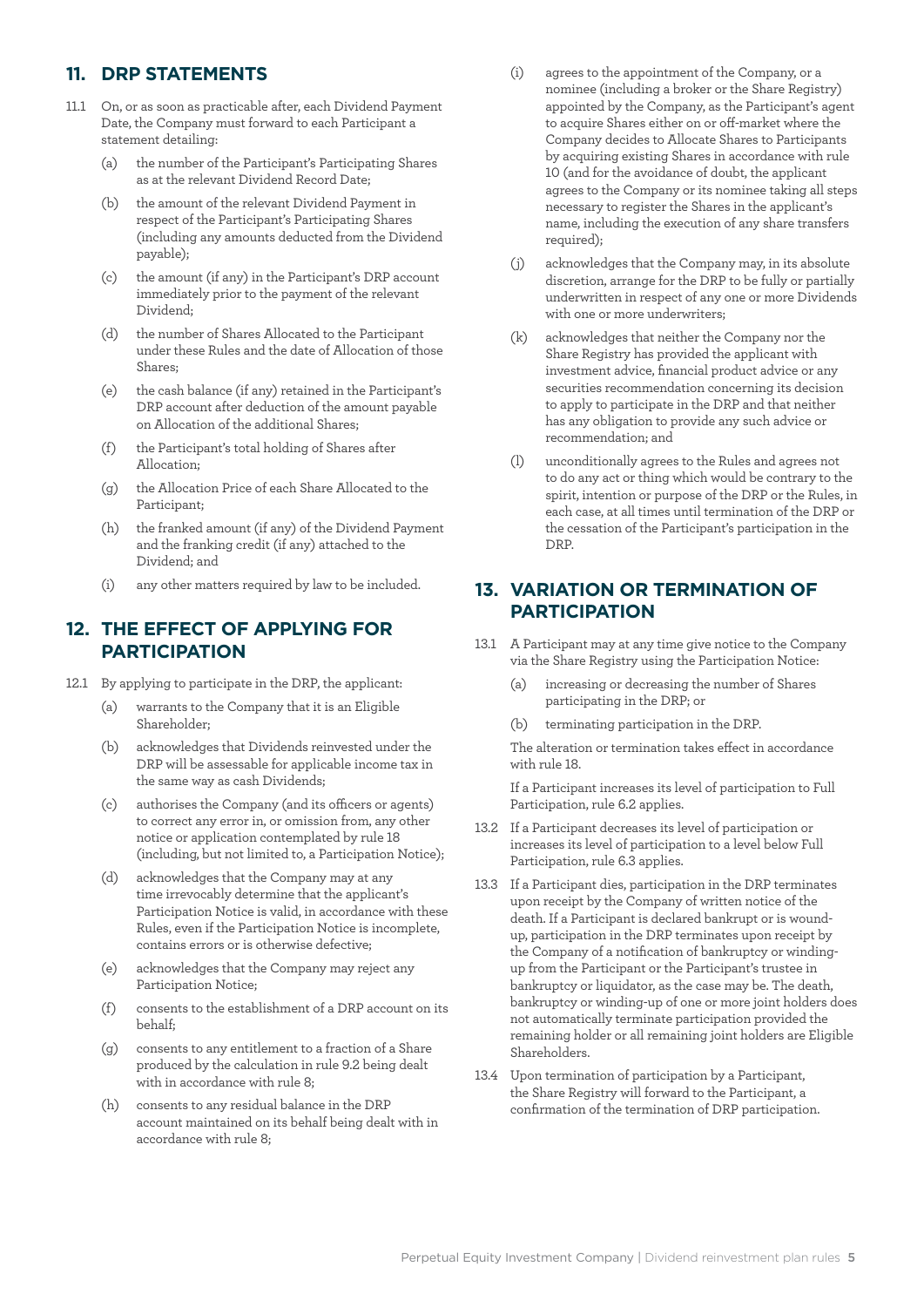#### **14. REDUCTION OR TERMINATION OF PARTICIPATION WHERE NO NOTICE IS GIVEN**

- 14.1 Where all of a Participant's Shares are Participating Shares and the Participant disposes of some (but not all) of those Shares, then subject to rule 13.1, the remaining Shares held by the Participant continue to be Participating Shares.
- 14.2 Where only some of a Participant's Shares are Participating Shares and the Participant disposes of part of the Participant's total holding, then the Shares disposed of are deemed not to be Participating Shares. If the number of Shares disposed of is more than the number of the Participant's Shares not participating in the DRP, the disposal is deemed to include all the Participant's holding not participating in the DRP, and the balance (if any) will be attributed to Participating Shares.
- 14.3 Where a Participant disposes of all its Shares, the Participant is deemed to have terminated participation in the DRP with respect to the holding on the date the Company registered a transfer or instrument of disposal of the Participant's holding.

#### **15. VARIATION, SUSPENSION AND TERMINATION OF THE DRP OR THESE RULES**

- 15.1 The DRP or these Rules may be varied, suspended or terminated by the Company at any time by notification on the Company's website and by notice to ASX. For the avoidance of doubt, where the Company has announced that the DRP will operate in respect of a Dividend, the Company retains the discretion to suspend the DRP in respect of that Dividend at any time prior to the Dividend Payment Date.
- 15.2 The variation, suspension or termination takes effect upon the date specified by the Company and the variation, suspension or termination does not give rise to any liability on the part of, or right of action against, the Company or its officers, employees or agents.
- 15.3 If the DRP or these Rules are varied, a Participant continues to participate under the DRP and these Rules in their varied form continue to apply unless the Participant terminates its participation in the DRP by submitting a Participation Notice in accordance with these Rules.
- 15.4 If the DRP is suspended, an election as to participation in the DRP will also be suspended and all Shares are deemed to be non-Participating Shares for the purpose of any Dividend paid while the DRP is suspended.
- 15.5 Any suspension under rule 15.4 will continue until such time as the Board resolves to recommence or terminate The DRP may be reinstated following a suspension in accordance with this rule 15 by notification on the Company's website and by notice to ASX. Where the suspension has applied for more than two successive Dividends, the Company will advise Participants of their prior elections at least 7 days prior to the Dividend Record Date for the next Dividend. Upon reinstatement of the DRP, all prior elections will be reinstated and will continue to apply until a new valid Participation Notice is lodged, unless the Company determines otherwise.

#### **16. COSTS TO PARTICIPANTS**

16.1 No brokerage, commission, or other transaction costs are payable by Participants in respect of Shares Allocated under the DRP. The Company may, to the extent permitted by law, apply its funds in the payment of brokerage, commission, or other transaction costs in respect of Shares Allocated under the DRP.

#### **17. TAXATION**

- 17.1 Neither the Company nor any of its officers, employees, representatives or agents:
	- (a) take any responsibility or assume any liability for, or as a consequence of, the tax liabilities of any person in connection with the DRP; or
	- (b) represent or warrant that any person will gain any taxation advantage or will not incur a taxation liability or disadvantage as a result of participation in the DRP.

#### **18. APPLICATIONS AND OTHER NOTICES**

- 18.1 Applications and notices to the Company must be in the form prescribed by the Company from time to time. The Company may determine that applications and notices to the Company may be lodged electronically either through the Company's website or that of an authorised third party (including the Share Registry). Any application or notice must comply with any instructions provided with the application or notice and the terms and conditions of the electronic lodgement facility (if applicable).
- 18.2 Subject to rules 18.3 and 18.4, applications and notices are effective upon receipt by the Company or the Share Registry (as appropriate).
- 18.3 Applications or notices received on or before the first Business Day after the Dividend Record Date (or such other date determined by the Board from time to time) will be effective in respect of that Dividend and all subsequent Dividends. Applications or notices received after this time are effective in respect of subsequent Dividends only.
- 18.4 Without limiting rule 12(c), the Company may:
	- (a) accept or reject an application or notice which is not properly completed or signed; and
	- (b) prior to acceptance, clarify with an Eligible Shareholder any instruction with respect to an application/notice in order for the application/notice to be properly completed.
- 18.5 The accidental omission by the Company to give any notice under these Rules to any Shareholder, ASX or any other person will not invalidate any act, matter or thing.
- 18.6 For the purposes of this rule 18 an application or notice includes, but is not limited to, a Participation Notice.